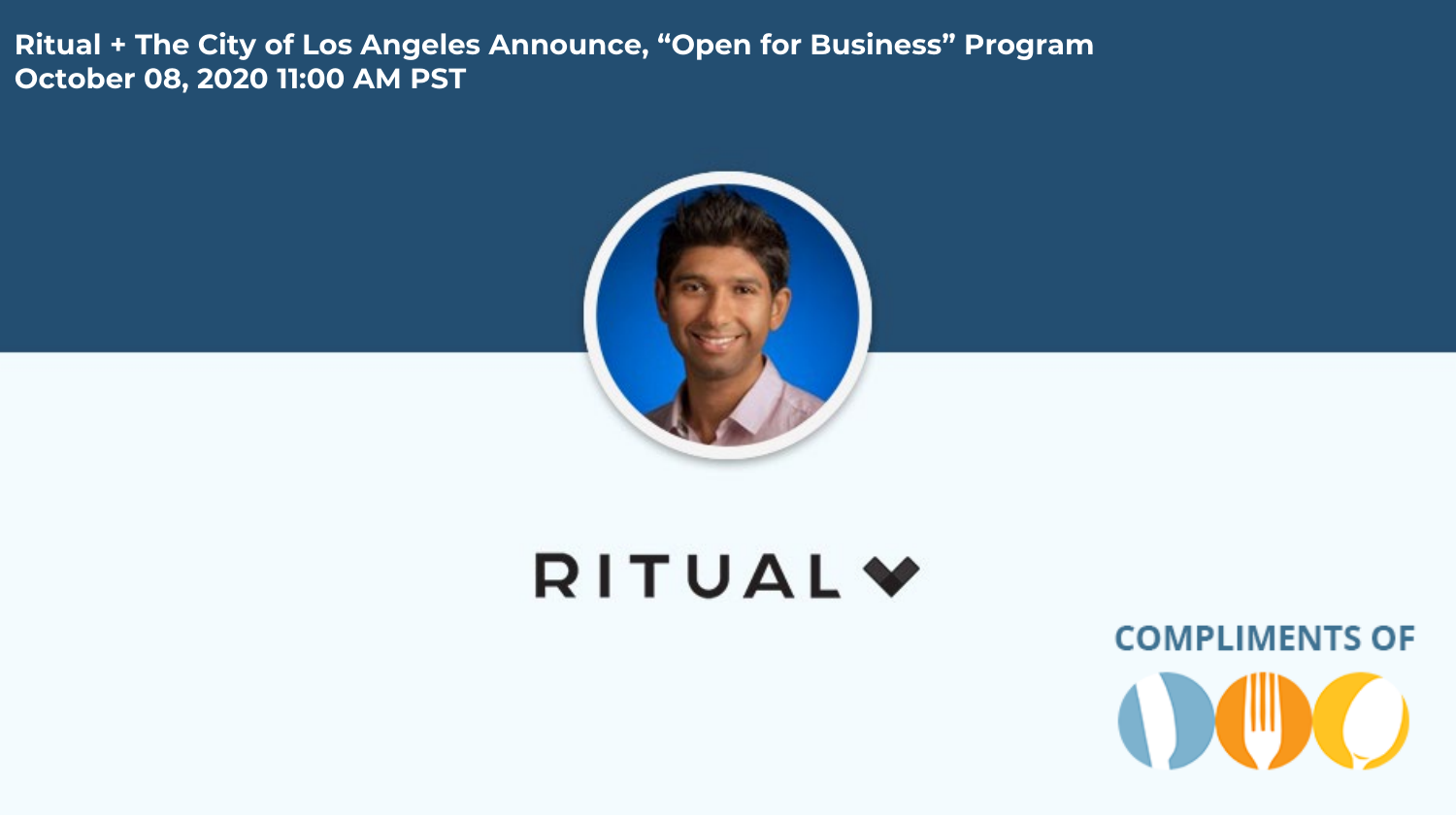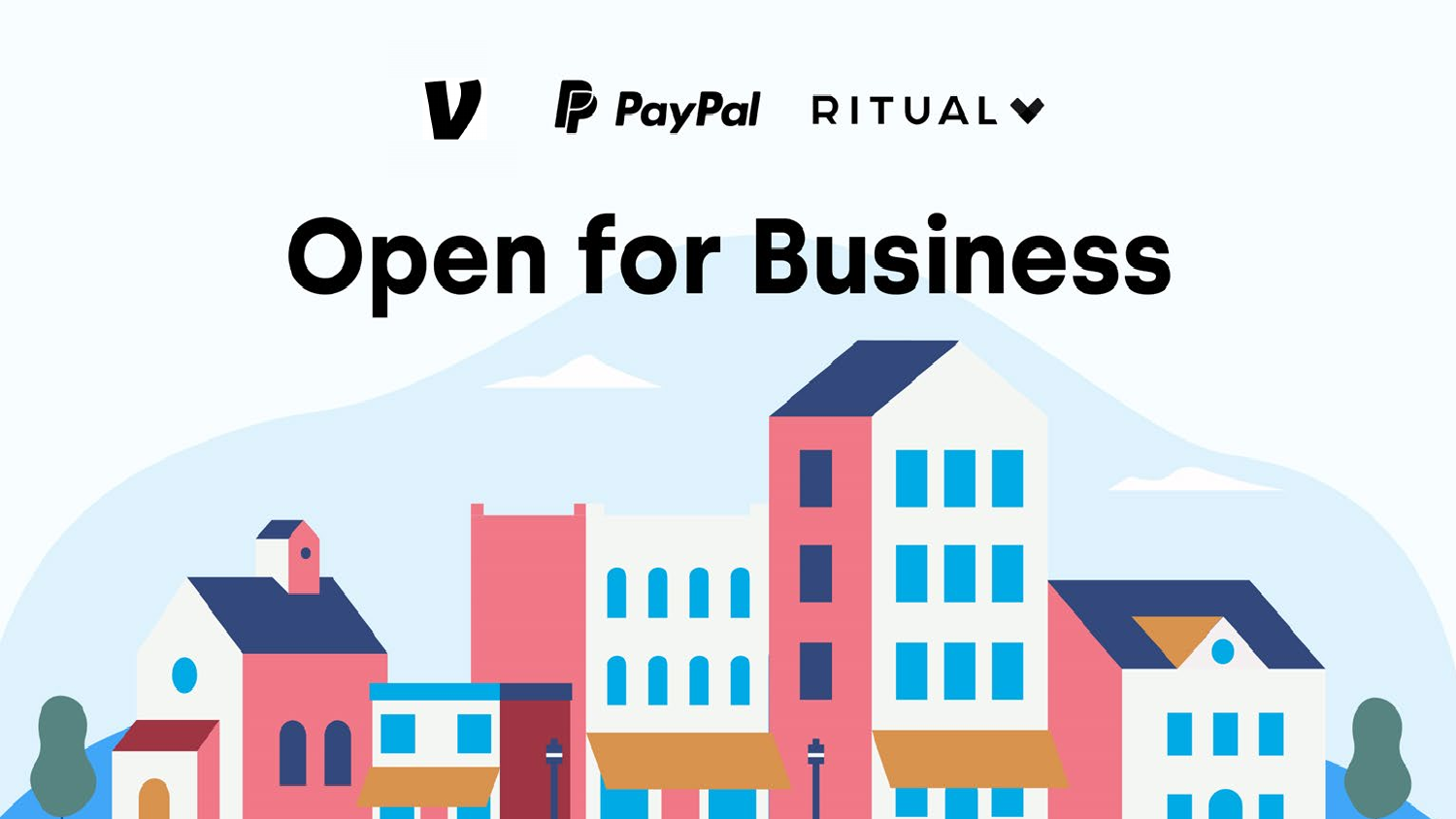

### **Los Angeles is Open For Business**

**Open For Business is a partnership with the City of Los Angeles & Mayor Garcetti, PayPal & Ritual focused on stimulating economic activity for local restaurants.** 

**"Small businesses and restaurants are the backbone of our economy, and it's our job to help them navigate the treacherous waters of COVID-19, stay afloat, and ultimately steer us toward a lasting recovery. Getting through this crisis requires us to tap into the power of partnerships with companies like Ritual and PayPal - because only through public-private cooperation can we meet our common mission: to save lives and livelihoods across Los Angeles."**



**- Mayor Eric Garcetti** 

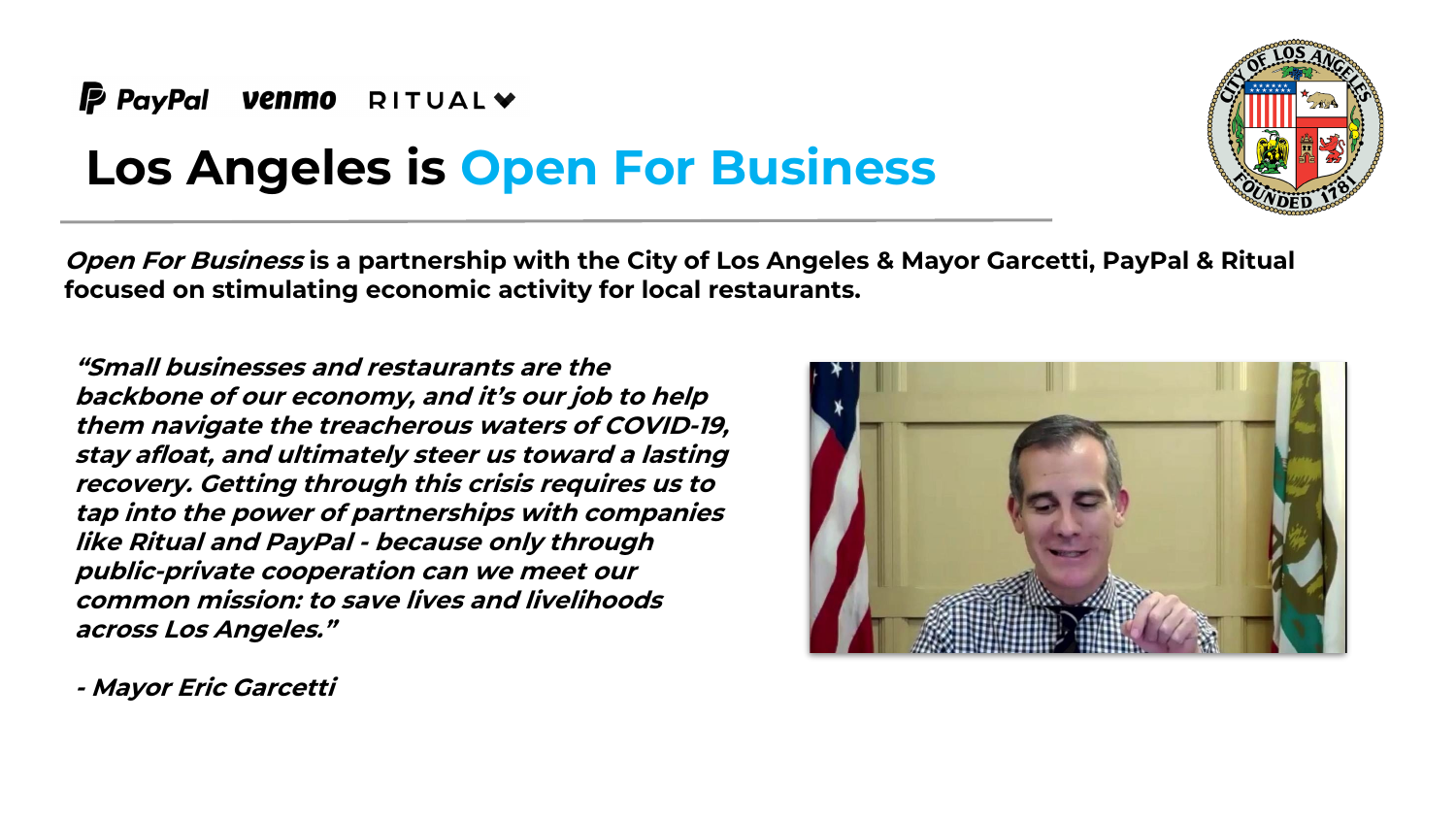



## **Los Angeles is Open For Business**

**Stage 1 -- Provide Los Angeles restaurants with commission-free pickup and delivery with Ritual ONE.** 

- **Set-up fee, waived through 2020. (normally \$99)**
- **Subscription fee, waived through 2020. (normally \$49 / month)**
- **Credit card processing fees, waived through 2020. (normally 2.8% + \$.20 / trans)**
- **Free QR code ordering sign to display in restaurant (1 per restaurant)**

**Stage 2 -- Incentivize your customers to order**

● **\$1M+ fully-funded "discounts" at your restaurant sponsored by Ritual, PayPal & Venmo.**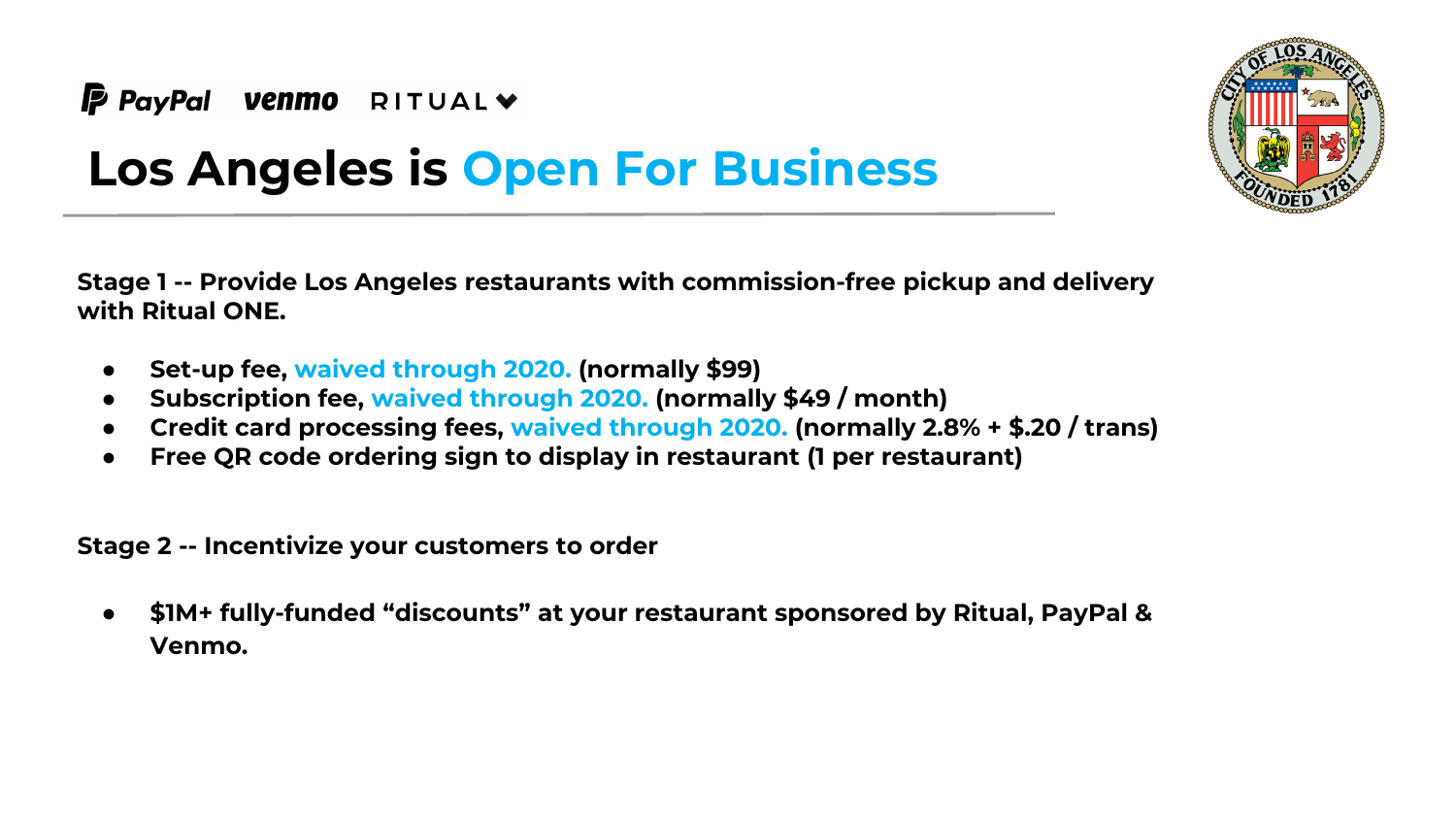### **Stage 1: Commission-free Digital Ordering with Ritual ONE**







#### **Online Ordering**

**Online ordering including branded menus, integrated loyalty, & express check-out.**

#### **Social Media Integrations**

**Instagram, Facebook, & Google allow for businesses to link directly to their Ritual ONE menu from various social platforms.**

#### **On-Site QR Codes**

**Unique QR codes link to Ritual ONE menu allow for businesses to engage passerbys or use dine-in ordering.**

RITUALY

**No monthly subscription, processing or setup fees through 2020.**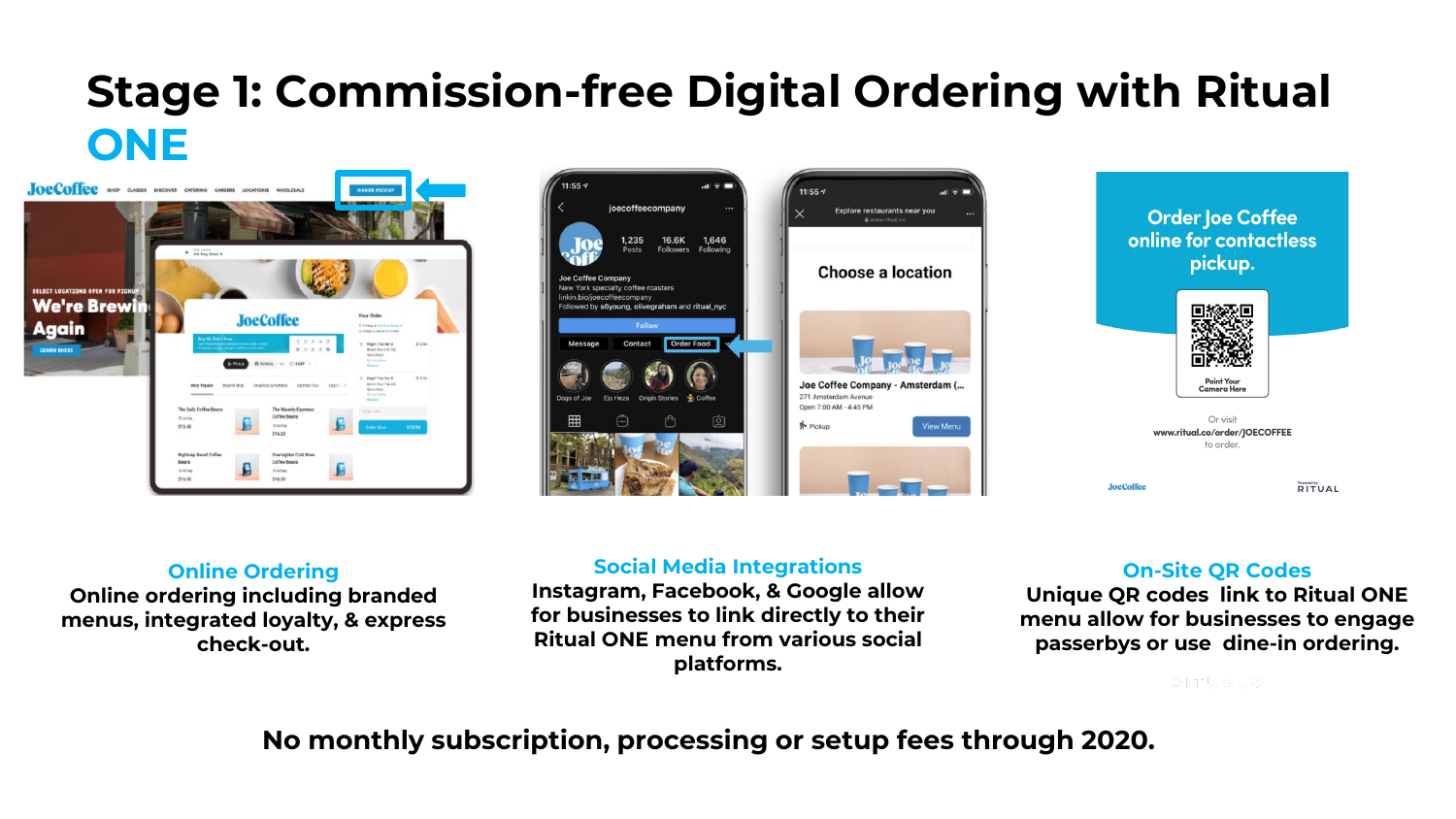## **Stage 2: Open for Business Customer Campaign**

**Date**

● **November 2nd - November 30th, 2020**

**Customer incentive**

- **50% off your order (capped at \$10) when checking out with PayPal or Venmo at a local Ritual business.**
- **Customers receive 3 redemptions throughout the month, but can only redeem once per business.**

**How do customers place an order?**

- **Your website**
- **Your social media**
- **Your in-store QR code poster**
- **Open For Business customer landing page**

**What are the different ways customers can enjoy their meal?**

- **Pickup Stop in and say hi while grabbing your meal**
- **Delivery - Get your meal delivered right to your door**
- **Dine-in - Enjoy a (safe) day/night out**

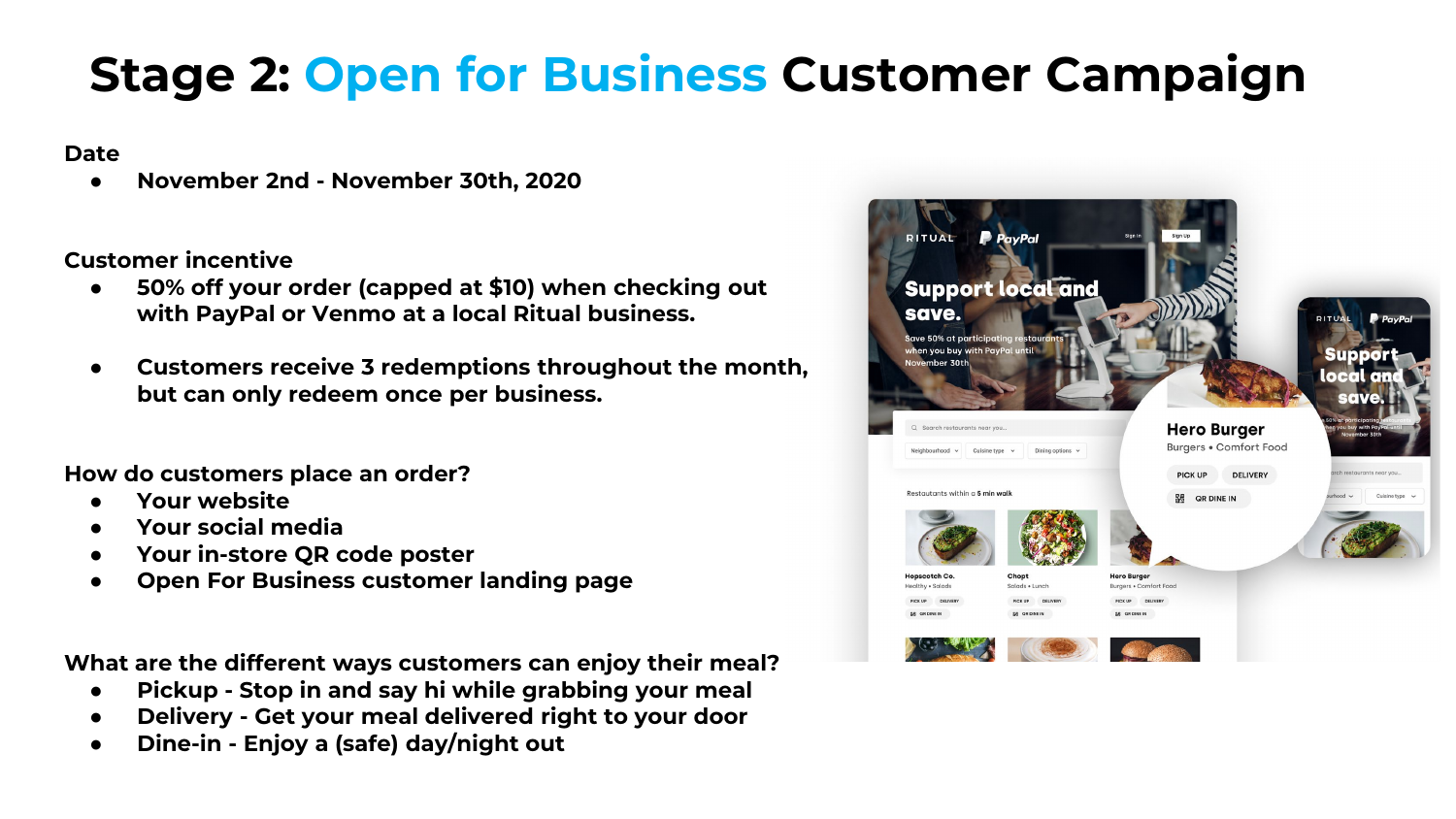



**www.ritual.co/partners/losangeles**